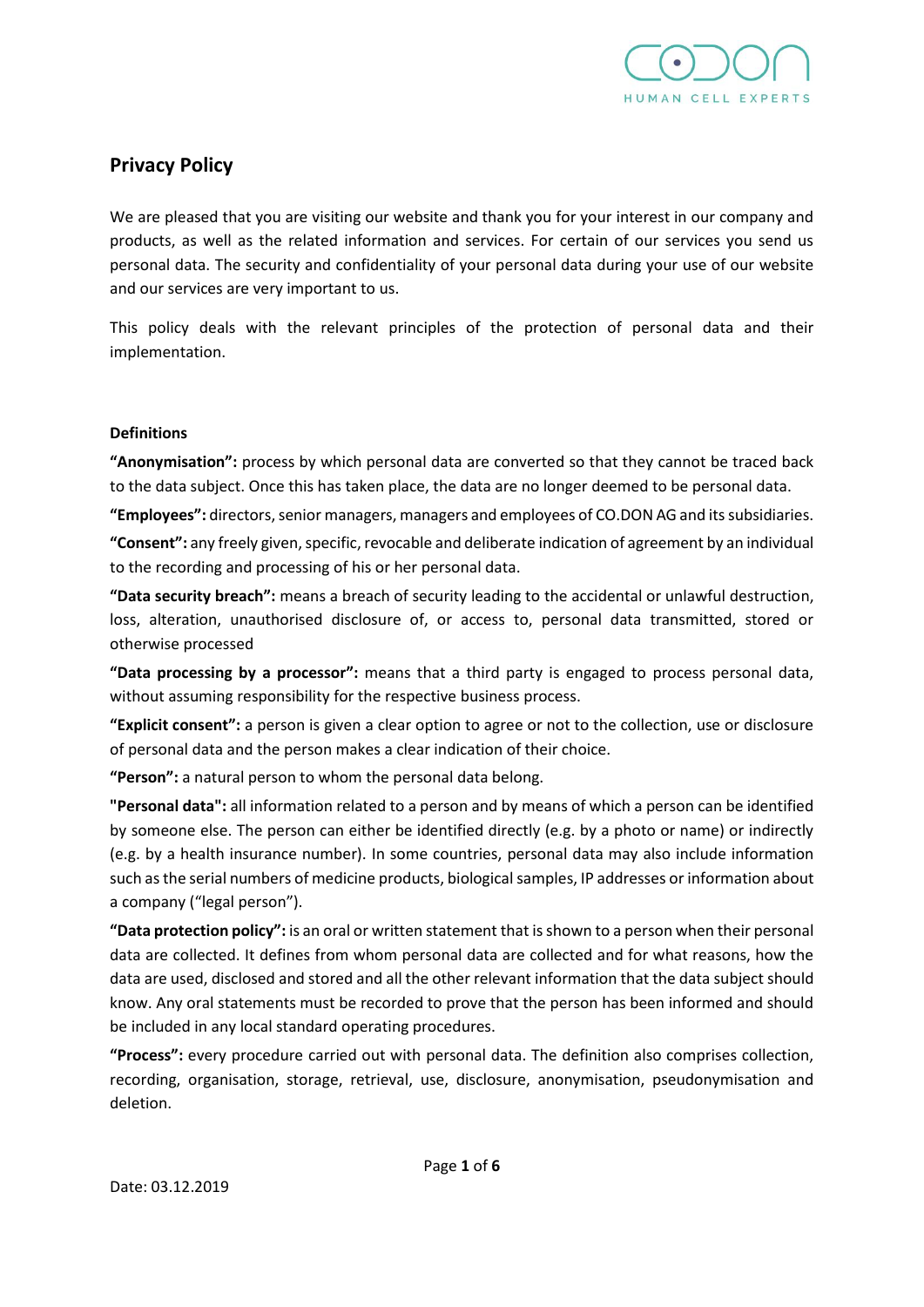

**"Pseudonymisation":** the name of the person and most other identifying features are replaced by a label, a code or another identifier in order to protect the person from being identified. Pseudonymised data are still personal data.

**"Sensitive personal data":** are personal data which require greater protection. They include information about race, ethnic origin, political opinions, religious or philosophical convictions, trade union membership, social security or insurance information, criminal charges/convictions, sexual orientation and health. The definition of sensitive data may vary from one country to another. Local legislation must be followed.

**"Third parties":** is every natural or legal person with which CO.DON is in contact and in the case of legal persons, which is not a CO.DON company or an associate.

**"Traceability":** refers to the ability to trace information, in order to follow all additions and changes to personal data and the location of personal data. It helps CO.DON to demonstrate its transparency and compliance with regulations.

**"Transfer":** means any disclosure of personal information by someone other than the data subject. The term "transfer" may include the physical forwarding of personal data or the provision of access to personal data.

#### **Principles and rules**

#### *Compliance with legislation*

The Code of Conduct of CO.DON AG contains fundamental principles and rules for business ethics, including the acknowledgement of data protection rights and the obligation to protect the personal data of our employees and other individuals whose personal data are forwarded to CO.DON.

As employees we have a particular responsibility for meeting this obligation, as described in this policy and in the relevant data protection laws.

Employees must be aware of the general data protection provisions and principles applicable to personal data and know when to notify their manager of a problem. Employees are expected to recognise whether they collect, process, forward or use personal data.

## *Fair and lawful collection and use of personal data*

The basic principle of data protection calls for the fair and lawful processing of personal data by CO.DON.

Employees should:

- Only collect and use personal information with a lawful justification, which may include CO.DON's legitimate commercial interests. For example, some local legislation may require the explicit consent of the data subject before personal data is collected (e.g. informed consent for clinical research).
- Notify the individuals of the use of their personal data before the data are collected.
- Only collect the personal data that are necessary for the particular commercial purpose.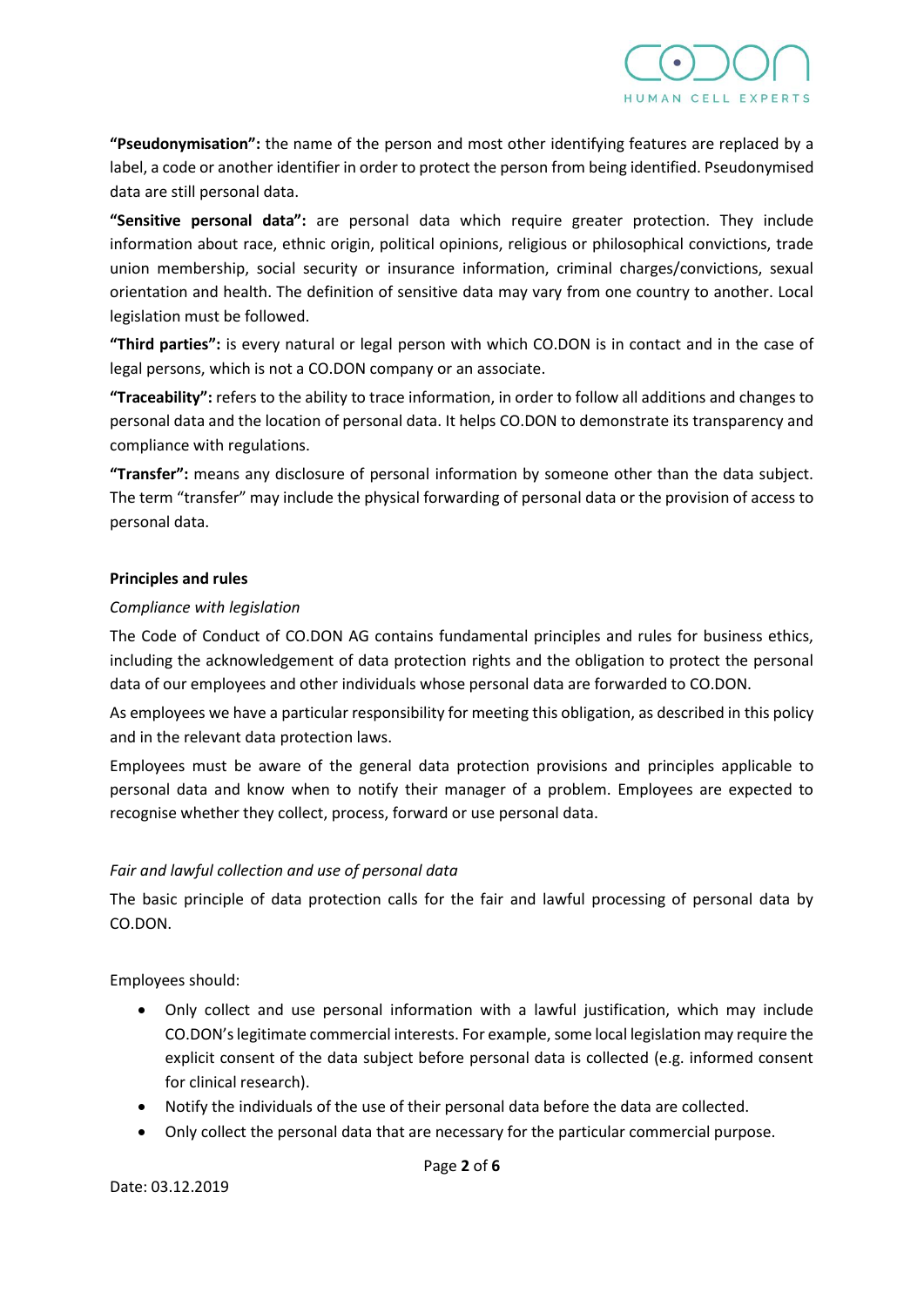

- Only use personal information for the specific commercial purpose described in the data protection policy or the consent form, or in a way that the person would reasonably expect.
- Use personal data in a way that has no adverse effects on the data subject, unless such a use is justified by law.
- Anonymise or pseudonymise personal data when possible or appropriate.

#### *Responsible administration and maintenance of personal data*

All employees are responsible for complying with the data protection provisions concerning personal data. Employees who collect, use and/or administer personal data must take the appropriate steps:

- To keep personal data correct and up to date during its entire life cycle (i.e. from collection to erasure).
- To protect personal data so that it is not disclosed to third parties with no valid commercial reason for accessing the data.
- To prevent the misuse of personal data for a purpose which is inconsistent with the purpose for which they were originally collected.
- To ensure that personal data are traceable during their entire life cycle.
- Only to retain personal information for as long as necessary for the specific purpose or as long as required by law.
- To report a data protection breach to their supervisor, executive management or the legal department.

## *Information on the disclosure of personal data to third parties and other CO.DON partners*

Personal data may be disclosed to other CO.DON employees, public authorities or other third parties to the extent permitted or required by legitimate commercial reasons or statutory provisions. The third party must confirm that they will protect the personal data in accordance with the standards and principles mentioned in this policy. Such confirmation may be obtained by a third-party due diligence, risk assessment and/or contract. A processing agreement is necessary if third parties are given access to personal information in order to process it on behalf of CO.DON AG. All agreements must include the data protection principles and processing notice. On the basis of third-party risk assessments, suitable technical precautions (e.g. encryption) or other measure must be contractually agreed to ensure the appropriate protection of personal data.

#### *Data processing by a processor*

An agreement must be signed between the external providers and CO.DON AG in all cases of data processing by a processor. The external provider only processes the personal data in accordance with the instructions of CO.DON AG. CO.DON AG is entirely responsible for the correct processing of the data. When engaging the processor, the employee concerned must ensure that the following conditions are met: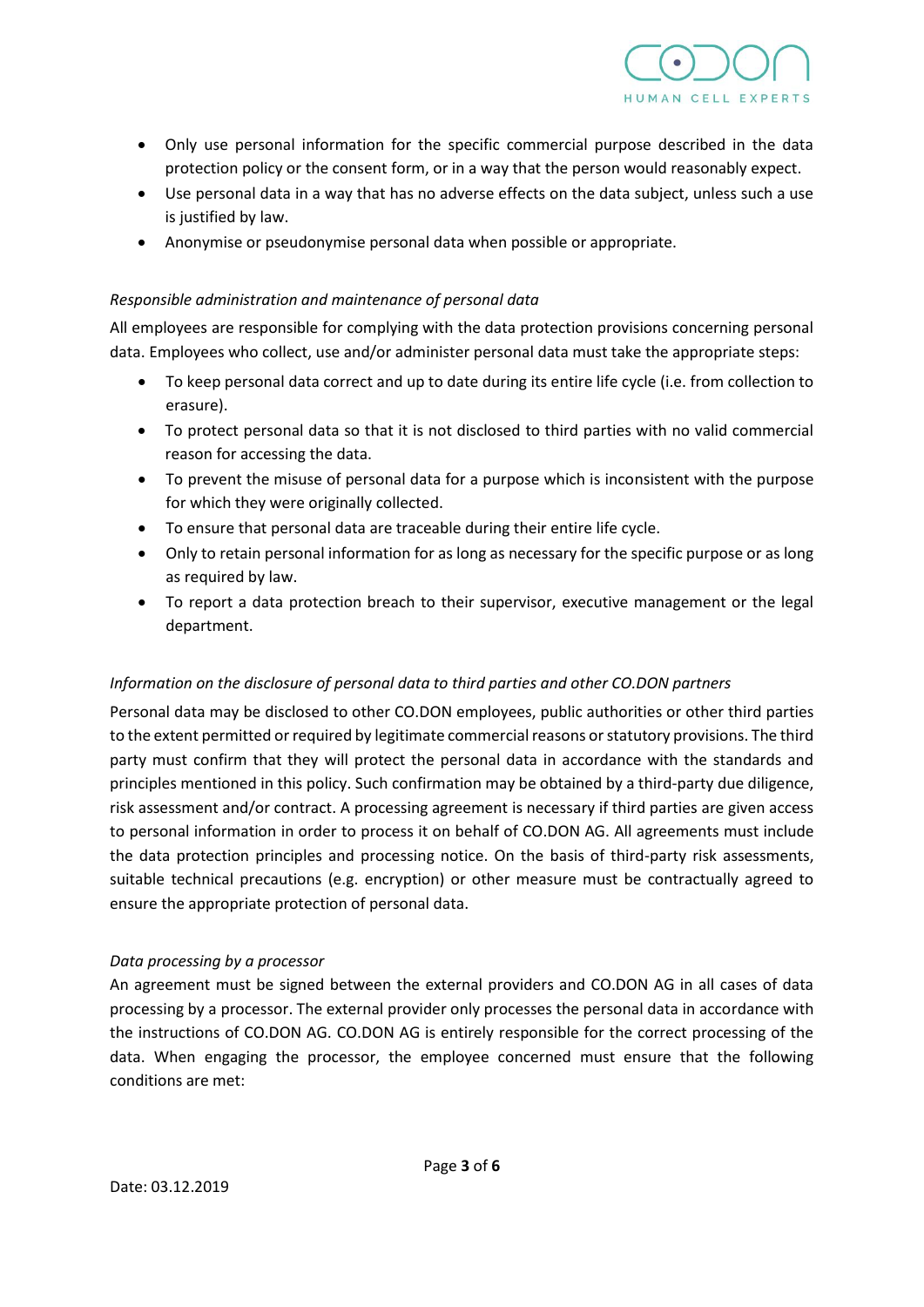

- The provider is selected on the basis of its ability to ensure the necessary technical and organisational measures for protecting data.
- The engagement must be in writing. The notice on data processing and responsibilities must be documented by CO.DON AG and the processor.
- Before data processing begins, CO.DON AG must be able to rely on the processor meeting its obligations. A processor can document that it meets the data protection requirements by means of a corresponding certification. Depending on the risks of data processing, the audits must be repeated at regular intervals over the course of the agreement.

## *Information on the cross-border transfer of personal data*

In some cases the use of external processors may include the transfer of personal data across national borders. Insofar as personal data are transferred to processors across borders, the following steps are required:

- It must be determined whether a legitimate reason for the transfer of personal data exists.
- Information (e.g. valid commercial reason);
- The local SOPs must be followed for all other local statutory requirements (e.g. notification of the data subject, notification of data protection authority, use of contractual measures such as EU standard contractual clauses).

## **Right to access, rectification, revocation and objection**

## *Information right*

You have the right to information about the type of personal data, their origin and the purpose for which they are processed. Furthermore you have the right to information about the controller responsible for the processing of your personal data and if the personal data are transferred, about the recipient. To the extent that automated decisions are concerned, this information right also extends to the logical structure of the automated processing stages.

To the extent provided for by local law, the information right does not apply if it would cause a significant impairment of commercial intentions. This applies particularly if the disclosure and the interest in maintaining commercial secrets outweigh the individual's interests in disclosure. The information right may also be restricted by local regulations if the information right is exercised repeatedly within a short time and no legitimate reason for the repeated request is provided. To the extent permitted by applicable national law, CO.DON AG may charge a reasonable fee for providing the information.

## *Right to rectification*

Every data subject has the right to require the rectification of personal data insofar as they are found to be incorrect or incomplete.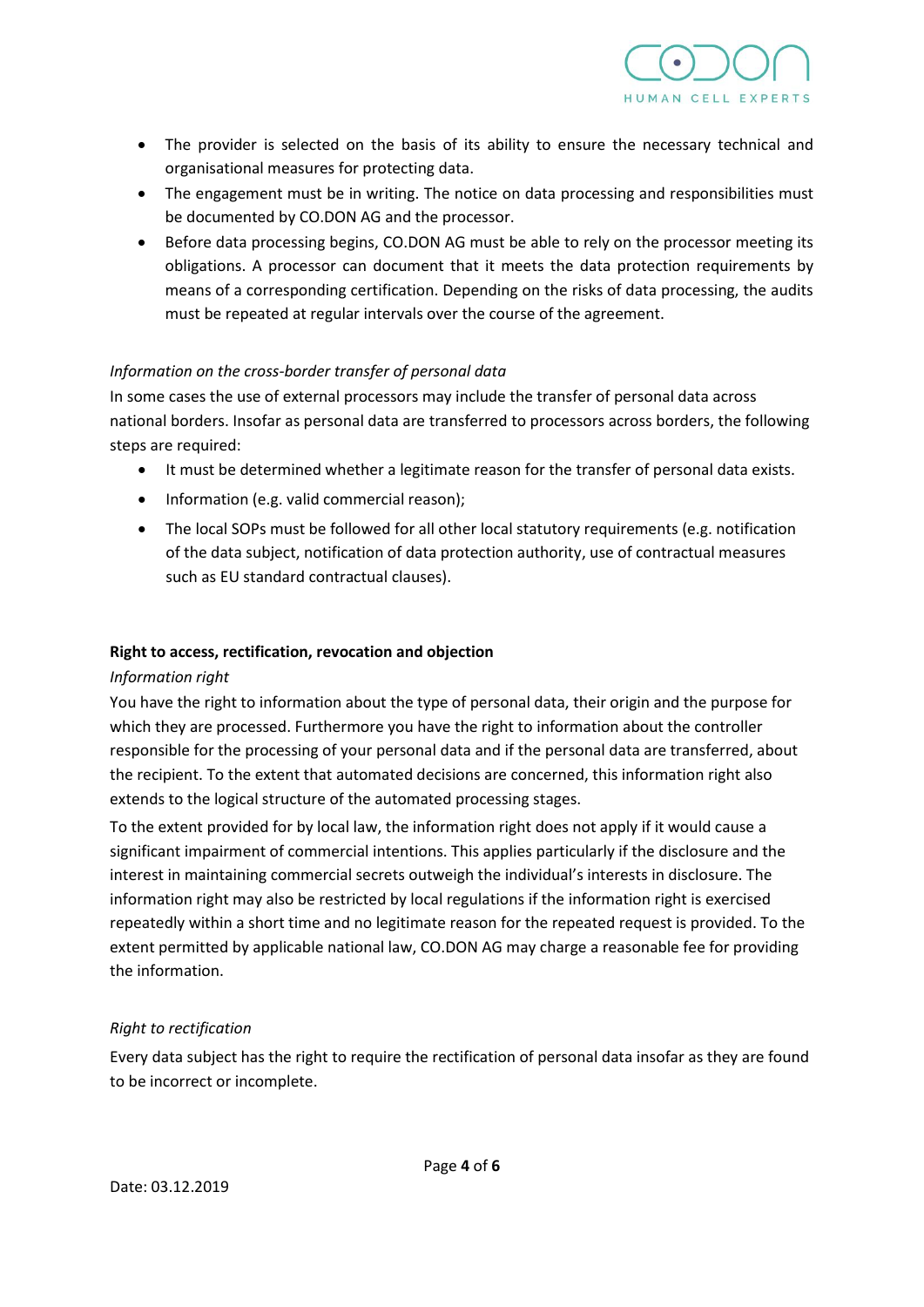

## *Right to blocking*

You have the right for your personal data to be blocked if it is impossible to determine whether the data are correct or unimportant.

## *Right to erasure*

You have the right to require the erasure of your personal data if the data processing was or became unlawful or when your data are no longer needed for the processing purpose.

Justified claims to erasure by a data subject must be made within a reasonable period, to the extent that statutory or contractual record-keeping obligations are no obstacle to the erasure.

In the case of statutory record-keeping obligations the data subject may require the personal data to be blocked and not erased. The same applies when it is not possible to erase the data.

# *Right to object*

You have the right to object to the processing of your personal data for advertising purposes or for market research and/or opinion polls. Every data subject should be notified of the right to object without charge.

You also have the general right to object to the processing of your data to the extent that in view of the particular personal situation of the data subject, the legitimate interest of the data subject outweighs the legitimate interest of the controller in the processing of the personal data.

## *Procedure*

Please send your request to datenschutz@codon.de. As far as possible, CO.DON AG will respond within four weeks to the request to access, correct, rectify or amend your personal data. If your request does not contain sufficient details for a response, CO.DON AG will ask you for additional information.

Employees of CO.DON AG are to consult the Legal Department before rejecting a request for access, rectification, erasure or an objection to the processing of personal data. If your request is rejected, CO.DON AG will send you an explanation.

## **Whistle-blowing**

All employees are obliged to notify their supervisor, the Legal Department or the management without delay if they suspect a potential breach of applicable law and/or of this policy.

Employees who report or help to investigate potential breaches are protected against retaliation.

## **Breaches of this policy**

Disciplinary and other measures, up to and including dismissal, may be taken in the event of a breach of this policy.